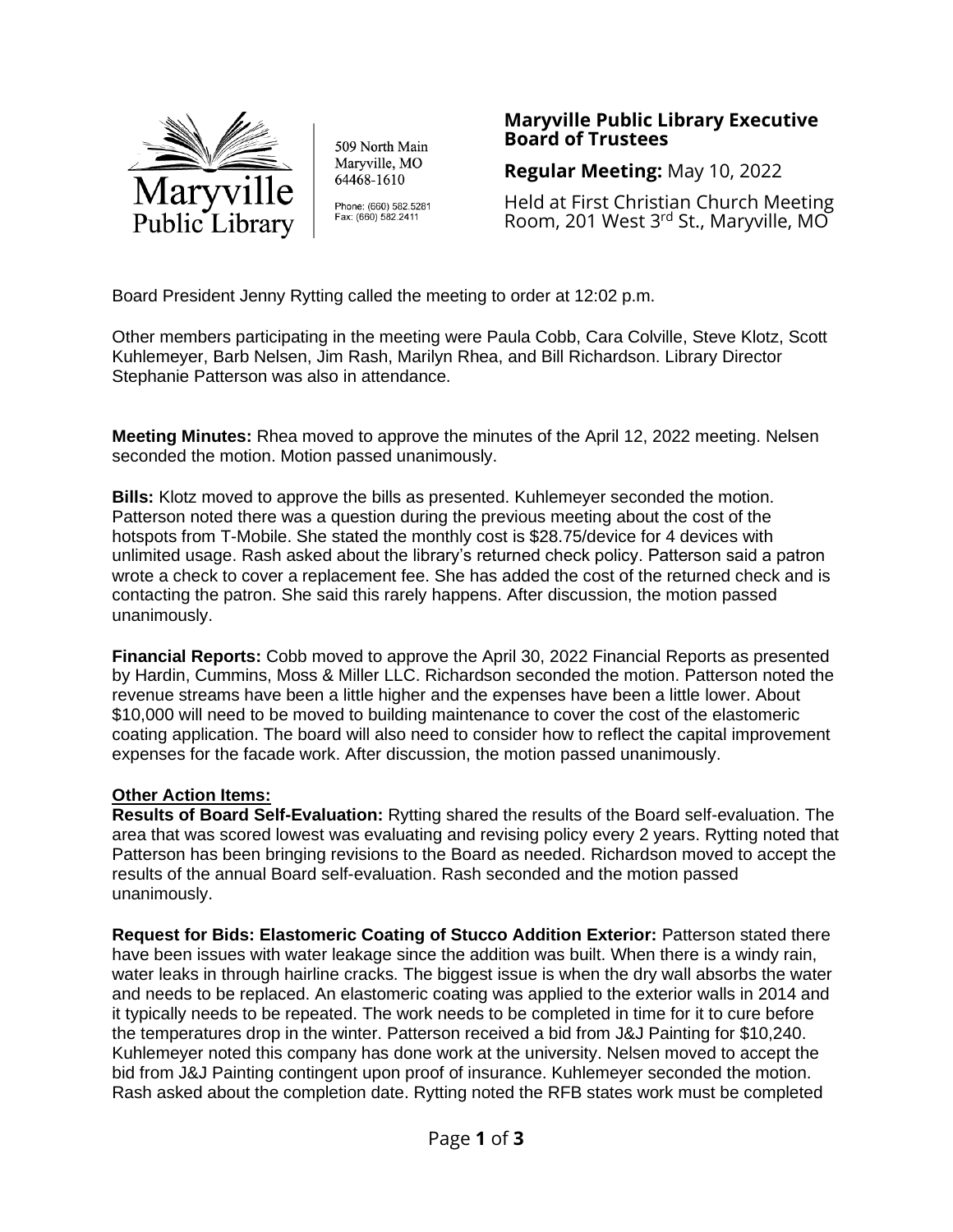within 100 days and before temperatures drop low enough to inhibit optimal adhesion and curing. After discussion, the motion passed unanimously.

**Policy Proposal: Travel Reimbursement:** The Youth Services Coordinator makes well over 100 trips around town and Patterson stated there needs to be a policy to reimburse her travel expenses. The library has reimbursed for out of town travel to meetings but hasn't previously had a policy for reimbursing travel in town. There is a cap of 120 visits per year for reimbursement and it will be contingent on having the funds available in the budget. Rhea moved to accept the Travel Reimbursement Policy as written. Rash seconded and the motion passed unanimously.

**Policy Proposal: Whistleblower Policy:** This is a new policy that Patterson modeled on a policy in the Michigan Public Libraries Financial Management Guide. In talking with librarians around the state she found no other libraries that had policies in place but believes it would be in the library's interest to enact one. Rhea said it would be better to have it and not need it than to not have one in place should the need arise. Richardson moved to accept the Whistleblower Policy as written. Rhea seconded and the motion passed unanimously.

**Policy Proposal: Surplus Property Disposal:** This is a new policy but is consistent with current practice. Most libraries have a written policy so Patterson proposed adding it. She shared that periodically patrons or staff will offer to buy an item and having a policy will clarify what steps need to be taken. Rash asked if public notification required publishing in newspapers. Patterson said state law doesn't require the library to do so and legal notifications are billed at a higher rate so publishing on the library webpage and in social media is more cost effective. Kuhlemeyer asked why there was a distinction between items valued at \$252-\$999 and items valued at \$1,000 or more since the other 3 columns were identical. Klotz moved to approve the policy with the following edits: row 2 will be units valued at \$50-\$500 and row 3 will be units valued at \$501 or more. Rash seconded and the motion passed unanimously.

## **Reports and discussion items:**

**Circulation report:** Patterson noted circulation numbers continue to rise. Rytting asked about the Summer Reading Program which typically boosts circulation. The program runs June 1- July 31.

**Foundation funds statement:** The April 30 ending value for the Second Century Library Fund was \$523,526.78 which is a decrease of \$65,662.67 for the year to date.

# **County Commissioners visit May 12 regarding non-resident children's library cards:**

There is usually interest from area school librarians in the summer reading program and they often ask why their students have to pay for a library card. This is because the funding for the library comes from Maryville city taxes and county residents in the past have not supported initiatives to fund the library with county taxes. Patterson approached the County Commission about providing funding for library cards for county students. The Commissioners agreed to visit the library and discuss the possibility. Rytting noted the Friends of the Library currently covers the \$20 cost of 3 item limited use library cards for economically disadvantaged residents of the county. The current cost of a full access card for county residents is \$68 based on a formula that calculates the average taxes paid to fund the library by each household in Maryville. Patterson said most county residents who pay for library cards choose the full access card.